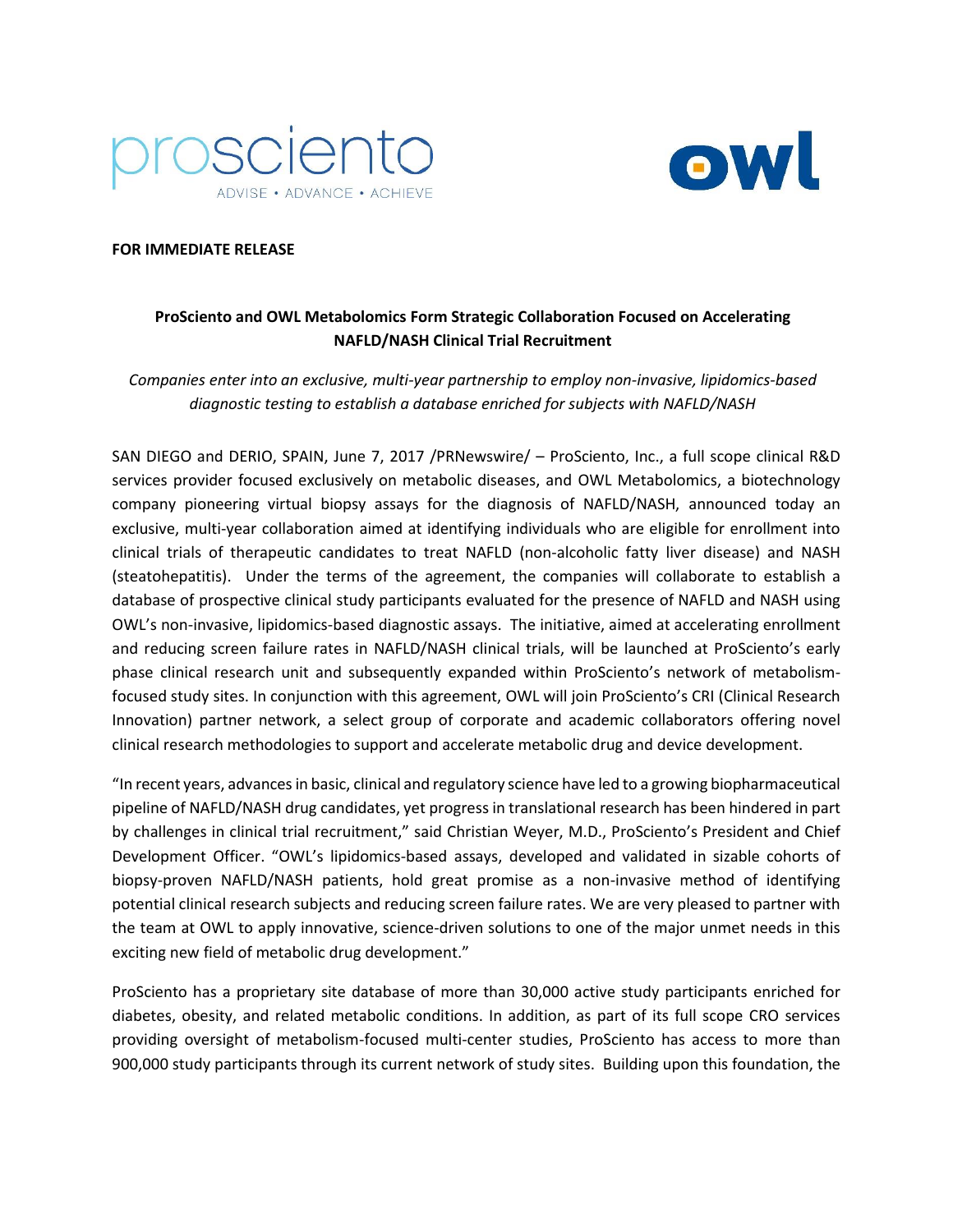partnership with OWL seeks to further improve the identification of individuals who are eligible for enrollment into NAFLD/NASH clinical trials, using non-invasive blood tests.

"We are excited to join forces with ProSciento, a global leader in metabolism-focused clinical R&D that shares our deep commitment to scientific innovation in NAFLD/NASH drug development and patient care," said Pablo Ortiz, M.D., Ph.D., OWL's Chief Executive Officer. "Non-invasive biomarkers are rapidly emerging as crucial enabling tools in this field, and our novel OWLiver Care® and OWLiver® tests for the characterization of potential clinical study participants is but one example of how our patented lipidomicsbased assays can be applied to aid the clinical development of NAFLD/NASH drug candidates using safe, simple and clinically-proven testing technology."

### **About NAFLD/NASH**

NAFLD/NASH represents a rapidly growing and evolving field of biopharmaceutical R&D, with a sizable number of drug candidates advancing through the various stages of preclinical and clinical development. While liver biopsy is currently considered a 'gold standard' method for diagnosing NAFLD/NASH and assessing treatment responses, it is widely recognized that there is a significant need for validated, noninvasive biomarkers to support and improve drug development and clinical care.

### **About OWL Metabolomics**

OWL Metabolomics is a biotechnology company committed to the identification, validation and global commercialization of novel diagnostic assays for the liver and other prevalent human diseases, including the identification of potential therapeutic targets involved in the development of such diseases. Since its inception in 2002, OWL has pioneered unique diagnostic research within the fatty liver space, a field of considerable focus in new drug development.

The 'OWLiver' and 'OWLiver Care' assays are the world's first metabolomics-based in-vitro tests for diagnosing non-alcoholic steatohepatitis (NASH) and non-alcoholic fatty liver disease (NAFLD), respectively, using micro-blood samples (<0.3 ml) versus today's diagnostic gold-standard which mandates an invasive liver biopsy. For more information on OWL technology, visit <http://www.owlmetabolomics.com/liver-disease-diagnosis.aspx>

For general inquiries, please contact: Tim Montgomery [tmontgomery@owlmetabolomics.com](mailto:tmontgomery@owlmetabolomics.com)

### **About ProSciento Inc.**

ProSciento is a full scope clinical R&D services provider, exclusively focused on diabetes, NASH and obesity. The company has completed more than 250 metabolic clinical projects, representing more early phase type 1 and type 2 diabetes clinical trials than any other U.S. provider, and the team has supported the development of more than 15 metabolic drugs and devices on the market worldwide.